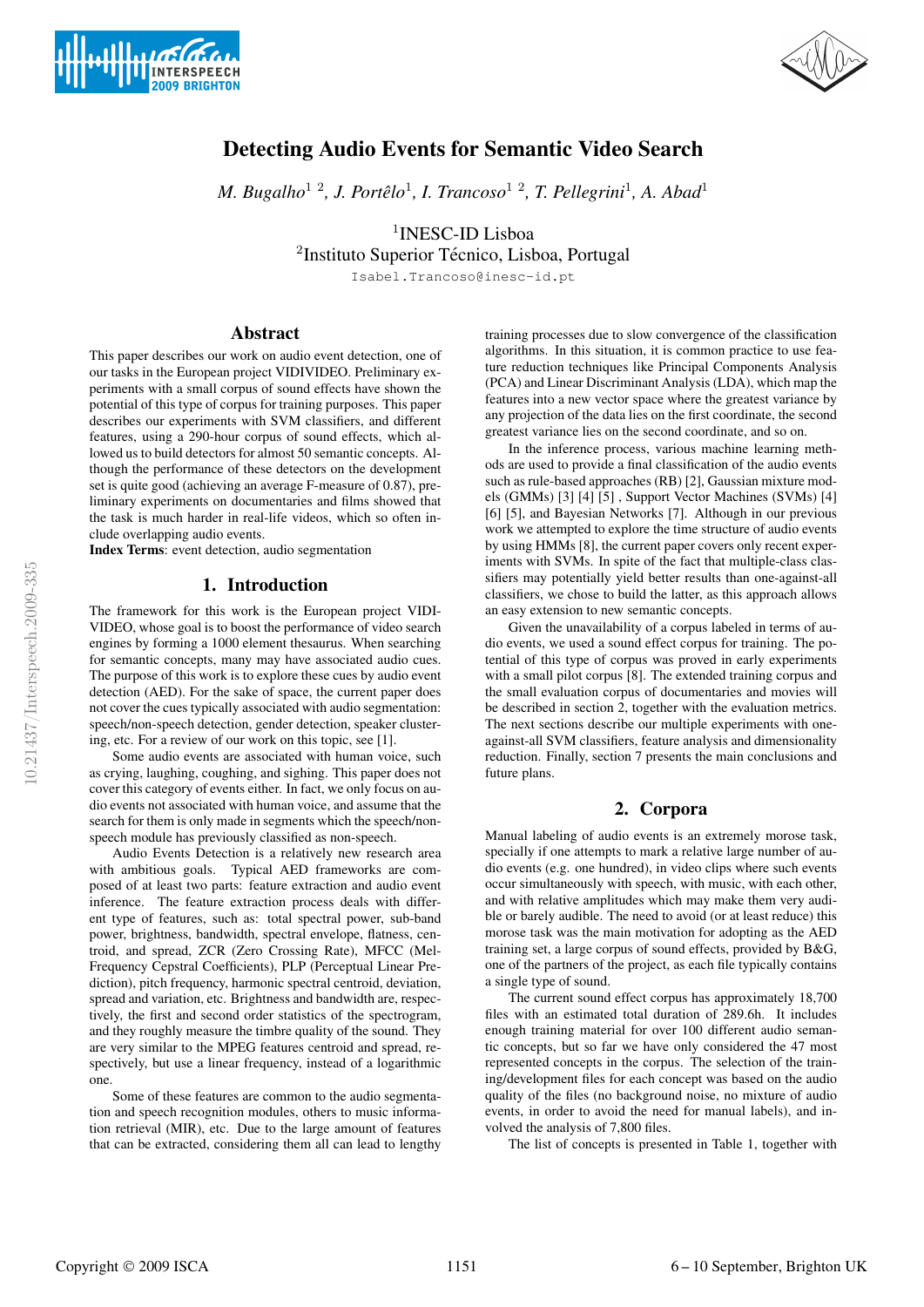the number of files and corresponding duration that were used as training/development corpus for each classifier. Most of the files have a sampling rate of 44.1kHz, although many were recorded with a lower bandwidth (<10kHz).

In order to test the one-against-all detectors in a *real life* situation, we manually labeled a number of movies, documentaries (DOC), talk shows (TS) and broadcast news (BN) that were likely to contain this list of audio events. This *real life* evaluation corpus covers a very limited number of audio events.

#### 2.1. Evaluation metrics

The development experiments described in this paper will be assessed in terms of the well-known F-measure. However, the experiments with the evaluation set will be assessed both in terms of the ratio  $(pr_p)$  of true positives (tp) over total number of positives (p), and the ratio  $(pr_n)$  of true negatives (tn) over total number of negatives (n). In this way, one can take into account the very low number of positive examples for each concept in the whole videos. The detection performance is frame-based, but classification results in the test set are smoothed over time.

Results for the evaluation set will also be presented in terms of the average precision ranking measure adopted by the consortium. This measure not only allows us to evaluate the degree of importance attributed to each of the retrieved audio events, but also combines the precision and recall into a single value. The measure also has the added value of being event-based and not frame-based. The value is proportional to the area under the precision and recall curve. Average precision is defined as:

$$
AP = \frac{1}{|R|} \sum_{k=1}^{|R|} l_k \frac{|R \bigcap M_k|}{k} \tag{1}
$$

where R is the complete set of audio events in the test set,  $M_k$ is the ranked list of the top  $k$  predicted events and  $l_k$  is 1 if the  $k$ was correctly predicted and 0 otherwise. An event is considered to be correctly predicted if more then 50% of the predicted label is contained in the true label or vice versa. Large events are divided in events of 5 second duration to correctly account for event size in the score.

Average precision is largely used for search tasks while Fmeasure is more suitable for large automated processes where a higher result precision is required. Both metrics are presented in the results.

# 3. Baseline SVM classifiers

The sound effect corpus was used to train one-against-all detectors for each concept. Our initial set of detectors was SVMbased, and the experiments were made using the LIBSVM toolkit [10]. Preliminary experiments [8] [9] compared the performance of a limited set of features: PLP or MFCC coefficients (19 + energy + deltas), ZCR, brightness, and bandwidth.

Around 90 files were used as negative examples for each concept, of which an average of 31 were used as the development set. As a starting point, analysis windows of 0.5s with 0.25s overlap were adopted. Three different kernels were considered for the SVM (linear, polynomial and radial basis function (RBF)). The F-measure results were generally very good (above 0.8) with the RBF kernel for the 47 concepts, as shown in the last column of Table 1. For six concepts, however, the polynomial kernel performed slightly better. The worst results (below 0.7) were obtained with Door, Fireworks, Hammering, and Saw Manual. The difference between the performance of MFCC and PLP coefficients was not significant.

| Concept             | #Files          | Duration | $F-m$ |
|---------------------|-----------------|----------|-------|
| airplane jet        | $\overline{26}$ | 1210.2   | 0.82  |
| airplane propeller  | 58              | 2523.3   | 0.81  |
| applause            | 30              | 1308.4   | 0.99  |
| bell electric       | 34              | 704.2    | 0.72  |
| bell mechanic       | 117             | 4669.5   | 0.85  |
| big cat             | 91              | 3038.5   | 0.89  |
| bird                | 93              | 6339.8   | 0.91  |
| bus                 | 34              | 2736.2   | 0.90  |
| <i>buzzer</i>       | 23              | 503.3    | 0.72  |
| car                 | 97              | 3722.2   | 0.95  |
| cat                 | 40              | 1110.6   | 0.81  |
| chicken             | 16              | 434.6    | 0.86  |
| $\overline{cow}$    | 24              | 692.8    | 0.71  |
| digital beep        | 38              | 970.1    | 0.88  |
| dog                 | 45              | 1860.5   | 0.95  |
| door                | 113             | 1059.8   | 0.50  |
| explosion           | 43              | 672.1    | 0.89  |
| fire                | 53              | 4706.6   | 0.94  |
| firework            | 22              | 692.9    | 0.46  |
| frog toad           | 50              | 2775.0   | 0.92  |
| glass               | 58              | 977.3    | 0.87  |
| gunshot heavy       | 37              | 972.4    | 0.93  |
| gunshot light       | 110             | 2435.4   | 0.87  |
| hammer              | 45              | 1469.9   | 0.67  |
| helicopter          | 26              | 1298.5   | 0.82  |
| horn                | 80              | 1089.5   | 0.94  |
| horse               | 85              | 3311.0   | 0.95  |
| insect buzz         | 28              | 1823.5   | 0.98  |
| <i>insect chirp</i> | 33              | 3267.2   | 0.99  |
| motorcycle          | 132             | 7784.0   | 0.94  |
| pig                 | 33              | 1490.0   | 0.74  |
| rattlesnake         | 32              | 773.6    | 0.99  |
| saw electric        | 38              | 1290.7   | 0.88  |
| saw manual          | 24              | 887.8    | 0.63  |
| sheep               | 33              | 1602.8   | 0.91  |
| siren               | 47              | 1133.1   | 0.90  |
| telephone analogic  | 17              | 562.3    | 0.97  |
| telephone digital   | 14              | 337.5    | 0.91  |
| thunder             | 52              | 1941.2   | 0.98  |
| traffic             | 32              | 4396.9   | 0.91  |
| train               | 82              | 4895.5   | 0.89  |
| typing              | 32              | 2434.2   | 0.95  |
| walking hard        | 93              | 4014.3   | 0.93  |
| walking soft        | 86              | 4421.7   | 0.93  |
| water               | 72              | 6147.7   | 0.98  |
| whistle             | 46              | 601.3    | 0.84  |
| wolf howling        | 31              | 1006.8   | 0.94  |

Table 1: Number and total duration of files for each of the 47 concepts, together with F-measure for the development set.

#### 3.1. Results on the evaluation corpus

The results obtained on the evaluation corpus using the best combination of features and RBF kernel parameters on the development set are shown in Table 2. These results confirm that detecting audio events in real life data is much more challenging than the classification of isolated events. The worse performance may be due to the fact that audio events almost never occur separately, being corrupted by music, speech, background noise and/or other audio events.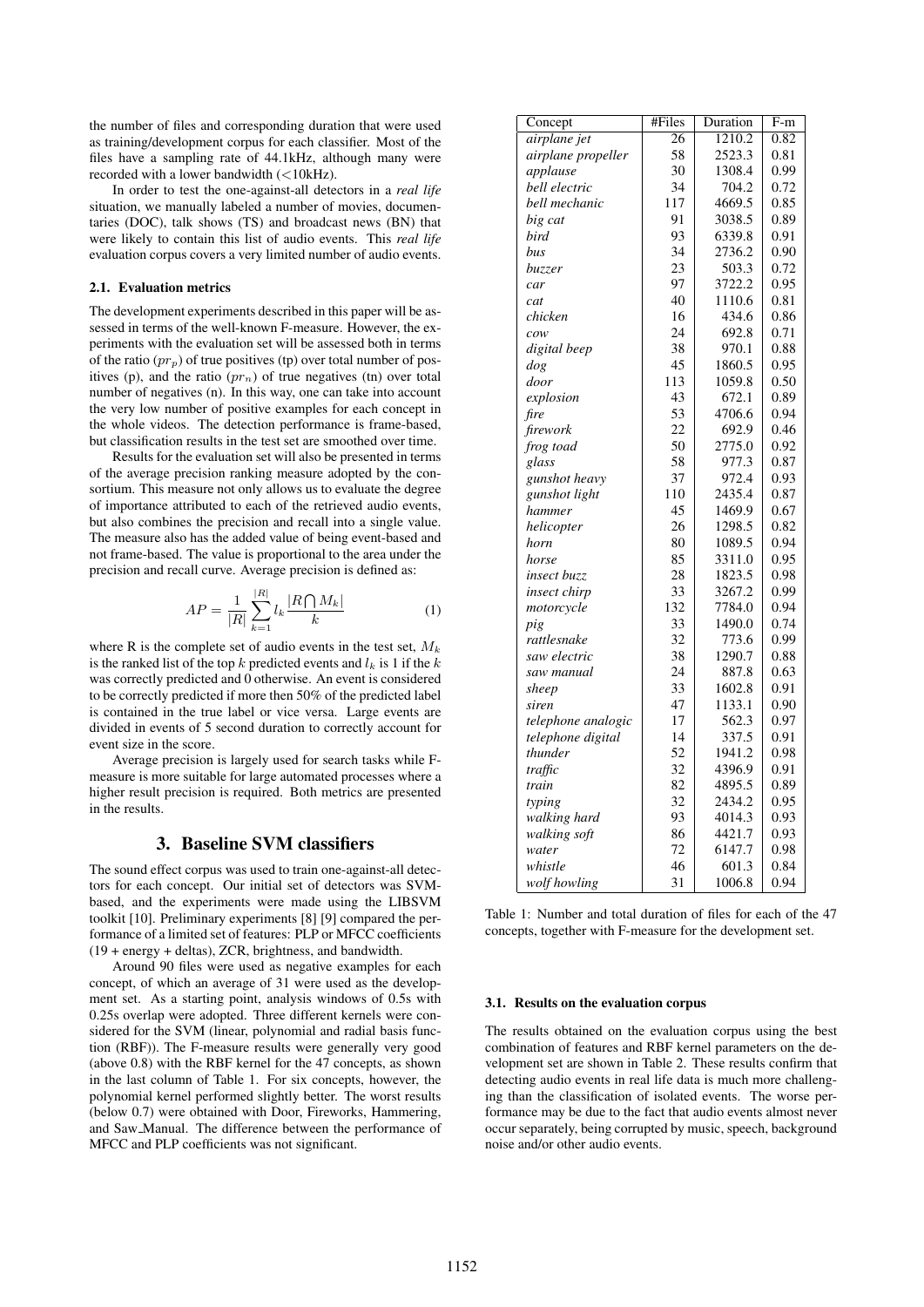| Concept     | Test file        | $pr_p$ | $pr_n$ | $F-m$ | AP   |
|-------------|------------------|--------|--------|-------|------|
| applause    | TS <sub>1</sub>  | 0.29   | 0.98   | 0.44  | 0.33 |
|             | TS <sub>2</sub>  | 0.26   | 0.99   | 0.42  | 0.33 |
|             | DOC <sub>1</sub> | 1.00   | 0.82   | 0.05  | 1.00 |
| <i>bird</i> | DOC <sub>2</sub> | 0.04   | 0.72   | 0.01  | 0.00 |
|             | DOC <sub>3</sub> | 1.00   | 0.74   | 0.18  | 1.00 |
| $\log$      | DOC <sub>4</sub> | 0.62   | 0.95   | 0.65  | 0.85 |
|             | DOC <sub>5</sub> | 0.96   | 0.73   | 0.65  | 0.40 |
|             | 007-AViewToAKill | 0.33   | 0.96   | 0.29  | 0.12 |
| siren       | DieHard4         | 0.49   | 0.94   | 0.05  | 0.02 |
|             | <b>BN1</b>       | 0.21   | 0.97   | 0.18  | 0.02 |
| telephone   | TheMatrix        | 0.68   | 0.99   | 0.73  | 0.58 |
| analogic    | The Aviator      | 0.76   | 0.99   | 0.67  | 0.67 |
| water       | DOC6             | 0.45   | 0.94   | 0.15  | 0.08 |

Table 2: SVM results for the evaluation set (mean AP=0.415).

### 4. Feature analysis

A feature analysis was performed using two techniques: Information Gain and Correlation-based Feature Subset Selection [11] (CFS). The Weka software [12] was used to perform this analysis whose goal was to determine which features are important to distinguish an audio event from the "world".

The information gain, given by equation 2 (where H is the entropy), is a commonly used technique to measure the worth of a feature (Ft) to discriminate between classes (Cl). However, information gain does not consider the fact that two features might provide the same information.

$$
InfoGain(Cl, Ft) = H(Cl) - H(Cl|Ft)
$$
 (2)

To evaluate the overall worth of a set of features we have used the CFS algorithm. The CFS evaluates a set of features by considering the individual predictive ability of each feature (correlation between feature and class) along with the degree of redundancy between them (correlation between features). The heuristic value is given by equation 3, where  $\overline{C_{cf}}$  and  $\overline{C_{ff}}$ are the mean feature/class correlation and mean feature intercorrelation, respectively.

$$
CFS_s = \frac{k \times \overline{C_{cf}}}{\sqrt{k + k(k-1) \times \overline{C_{ff}}}}
$$
(3)

The set of 79 features used in this analysis was the following: (1) Energy, (2-19) MFCCs, (20) Energy delta, (21-38) MFCCs deltas (MFCC'), (39) Brightness (Br), (40) Bandwidth (Bw), (41) Zero Crossing Rate (ZCR), (42-51) Audio Spectrum Envelope, (52) Audio Spectrum Centroid, (53) Audio Spectrum Spread, (54-78) Audio Spectrum Flatness (54-78), and (79) L2 norm of total spectral energy envelope.

For the purpose of studying feature selection, we have initially chosen six audio events which we have considered to be very different: *applause*, *bird*, *dog (barking)*, *siren*, *telephone (analogic)*, and *water*. Table 3 shows the most important features for each concept, according to each method.

The first conclusion that can be retrieved from the results is that there is not a unique set of features that can be consider to be the best for all events. However, some features, such as MFCCs, are chosen for almost all events.

The number of selected features also differs widely, with more complex and diverse events needing more features than other events. For instance, for *applause* only 13 features were selected, whereas for *bird*, 33 were selected.

| Concept   | # CFS           | <b>CFS</b>           | InfoGain        |  |
|-----------|-----------------|----------------------|-----------------|--|
| applause  | $\overline{13}$ | Br                   | Centroid        |  |
|           |                 | <b>Bw</b>            | Br+Bw+ZCR       |  |
|           |                 | Centroid             | <b>MFCC</b>     |  |
|           |                 | Spread               | Envelope        |  |
|           |                 | <b>MFCC</b>          |                 |  |
|           |                 | Envelope             |                 |  |
|           |                 | <b>Flatness</b>      |                 |  |
| bird      | 33              | <b>MFCC</b>          | $L2$ -norm      |  |
|           |                 | MFCC'                | Envelope        |  |
|           |                 | Envelope             | $Br+ZCR$        |  |
|           |                 | L <sub>2</sub> -norm | Spread          |  |
|           |                 |                      | Envelope        |  |
|           |                 |                      | MFCC'           |  |
| dog       | 22              | Centroid             | <b>MFCC</b>     |  |
|           |                 | Spread               | Centroid        |  |
|           |                 | MFCC                 | Br+ZCR          |  |
|           |                 | MFCC'                | MFCC'           |  |
|           |                 |                      | Envelope        |  |
| siren     | 37              | Centroid             | Centroid        |  |
|           |                 | <b>MFCC</b>          | <b>Flatness</b> |  |
|           |                 | MFCC'                | $Br+Bw$         |  |
|           |                 | Envelope             | <b>MFCC</b>     |  |
|           |                 | <b>Flatness</b>      | Envelope        |  |
|           |                 | L <sub>2</sub> -norm | <b>ZCR</b>      |  |
|           |                 |                      | L2-norm         |  |
| telephone | 16              | <b>MFCC</b>          | <b>Flatness</b> |  |
| analogic  |                 | <b>Flatness</b>      | Centroid        |  |
|           |                 |                      | Br+ZCR          |  |
|           |                 |                      | <b>MFCC</b>     |  |
| water     | $\overline{22}$ | Br                   | $Br+Bw+Zc$      |  |
|           |                 | <b>Bw</b>            | Centroid        |  |
|           |                 | ZCR                  | <b>MFCC</b>     |  |
|           |                 | Centroid             | Envelope        |  |
|           |                 | <b>MFCC</b>          | Flatness        |  |
|           |                 | Envelope             |                 |  |
|           |                 | Flatness             |                 |  |

Table 3: Most important features according to the CFS and Information Gain measures.

The selected features also seem to depend on the spectral structure of the events. For events that have a flatter spectral structure, like *applause* or *water*, Brightness, Bandwidth, Zero Crossing Rate and MFFCs were considered the most important features. For events with a very pronounced harmonic nature, like *bird* or *siren*, features like Flatness, Envelope and the derivatives of the MFCCs become more useful.

¿From these results, we can conclude that the new added features can be very useful to audio event detection, specially for some specific events. However the initial set of features seems to be most useful for the generality of the audio events.

Since with PCA analysis we can reduce the size of the feature set, we considered that there is no disadvantage of using the same set of extended features for all events, and thus benefit from the extended information without increasing the complexity of the framework detection with a feature selection phase.

#### 5. Data dimensionality reduction

Previous experiments [8] varying the analysis frame length have revealed the advantages of using large contexts in most cases, but they have also shown that smaller frames are more adequate